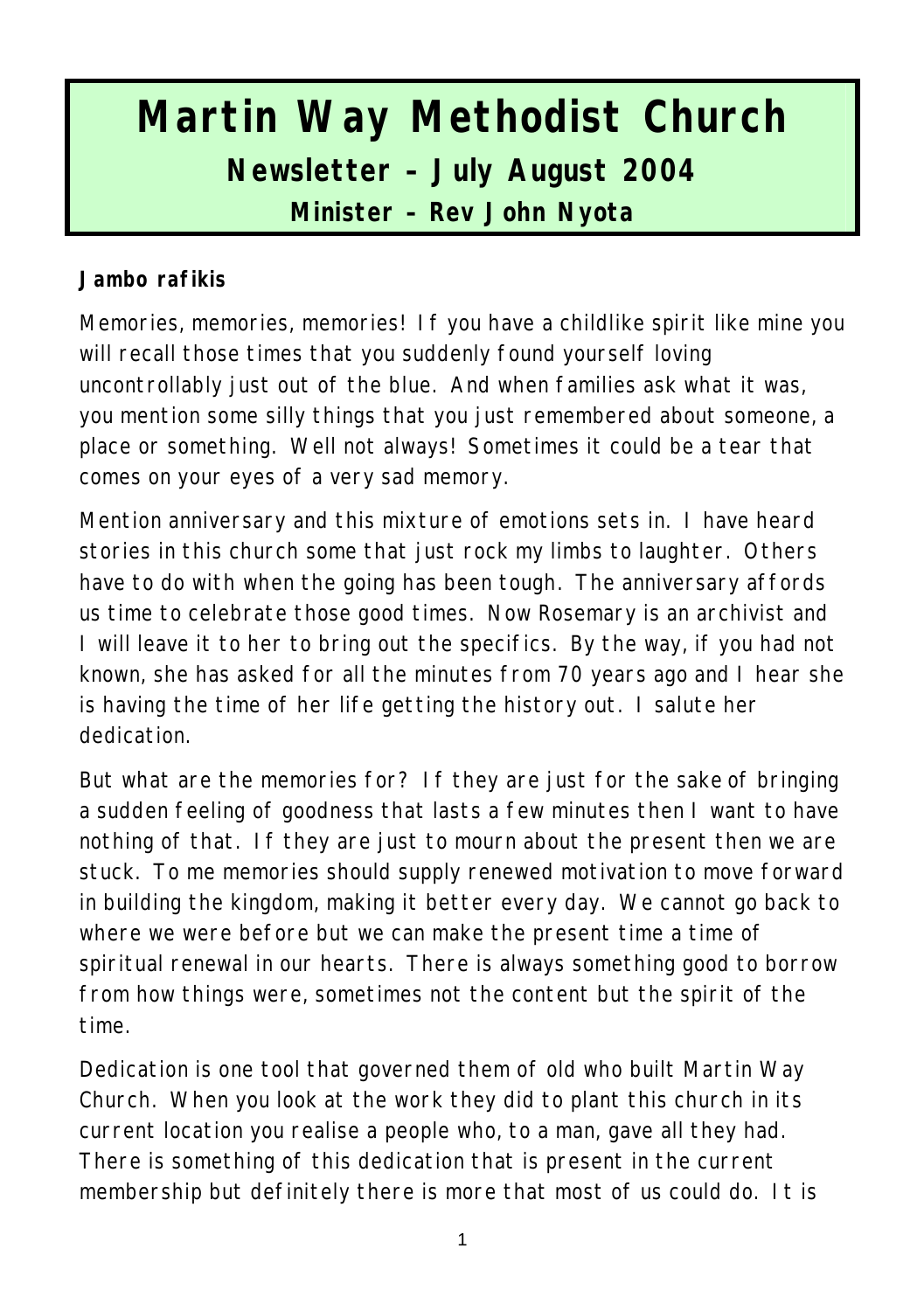OK if you feel you are giving it all you have. If not maybe this is the spirit of the past that you will be asking for in your anniversary prayers.

But to dedication we find a people then who were unfailing in their spiritual quest. They did not wait for Sunday to say their prayers and hear the word. They were people who stayed with the word the whole week and only came to church for celebrating the overflow therein. I would love for us to go back then. For it is only when we are living our life in constant fellowship with God that we can claim to be faithful to our title Christians. The same goes for our other ministries in the church, be it use of our talents, giving etc.

So what a good time to have our anniversary, right after our holidays! For I know most of us will be going somewhere for replenishing. And as a church the camp in July is the talk on everyone's lips. I wish everyone of us total joy and hope that you will come refreshed ready for the anniversary. May the times ahead be a time when the spirit falls anew on us to live out in full our calling,

Thus I end with the song,

Spirit of the living God fall afresh on me

## **QUOTE - UNQUOTE**

Prayer is not asking. Prayer is putting oneself in the hands of God, at his disposition, and listening to his voice in the depths of our hearts

*Mother Teresa*

*John* 

Discover eternal life for yourself. Fifteen minutes of silence in any holy place repeated several times will do it. Don't discuss it, get on with it. It's waiting for you.

#### *Rabbi Lionel Blue*

At every moment God provides us with something to do or to suffer. Our business is with obedience to him at that moment, not with what comes before or after. Time seen in this way can become an occasion for recognising opportunities, instead of a mad rush of endless activity. *M. De Caussade*

People cry out to God when the ground under their feet is shaking - only to find that it is God who is shaking it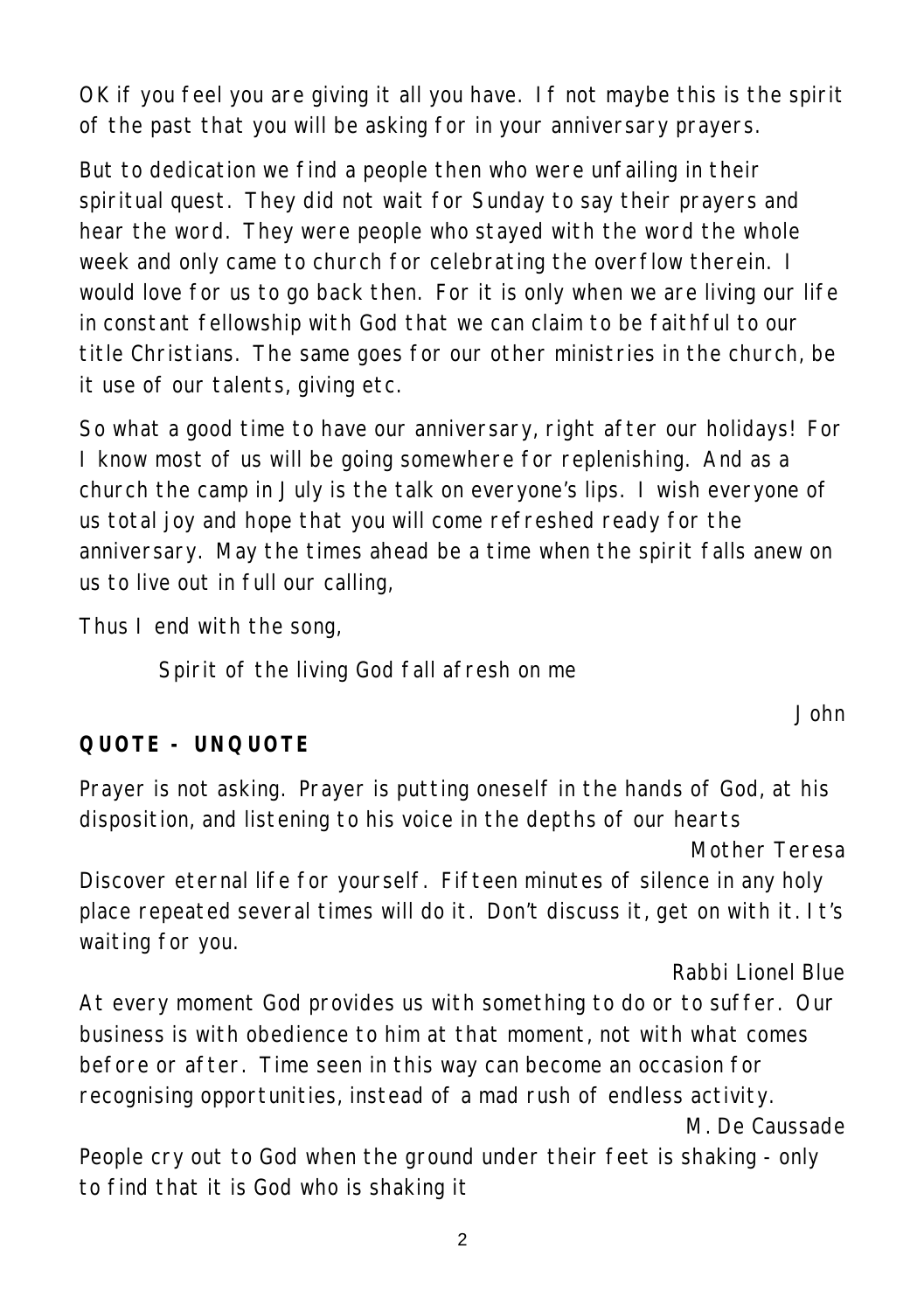# **INTER-FAITH GROUP VISIT**

On 8 June Wimbledon Interfaith Group invited local people of all faiths to visit the new mosque of the Ahmadiyya Community in London Road, Morden. Ten of us from Martin Way joined a group of about a hundred men and women representing many local Christian churches as well as Hindus, Buddhists and other faiths.

We were welcomed by a charming and knowledgeable guide who showed us round the mosque and then the main community hall before ending with a meal and talk by the imam. Most striking is the simplicity of the circular prayer halls (women's on the floor below the men's but both of equal size holding 1500 people). The mosque's design incorporates both Islamic and modern British architecture.

Muslims believe that individuals, societies and, ultimately, governments should submit to the will of God (Islam means "submission"), and that God's will is given in the Qr'an. There is no recognised priesthood, but great authority is given to religious leaders, teachers or holy men - all called "imam".

There are divisions within Islam. Some forms of Islam are quite liberal. For instance Islam in Oman has a tradition of debate and questioning religion rather similar to Protestantism in Christianity. This is disapproved of by stricter Muslims such as their neighbours the Saudis. Islamic states likewise vary

The Ahmadiyyas who have built the Morden mosque are very open and liberal. They believe that their leader, Mirza Ghulam Ahmad (d.1908) was the Islamic Messiah, which is unacceptable to other Muslims, who deny that they are Muslims at all. The consequence in Merton is that orthodox Muslims will not take part in multi-faith services or other events if Ahmadiyyas are present.

## **THOUGHT FOR THE MONTH - JULY**

We've heard a lot about elections during the past couple of months and most of us tend to take what the political party leaders tell us with a pinch of salt. Elections are all about making a choice and making a choice involves making a decision. All of us make numerous decisions every day. Many are so easily made that we don't even realise that we are making a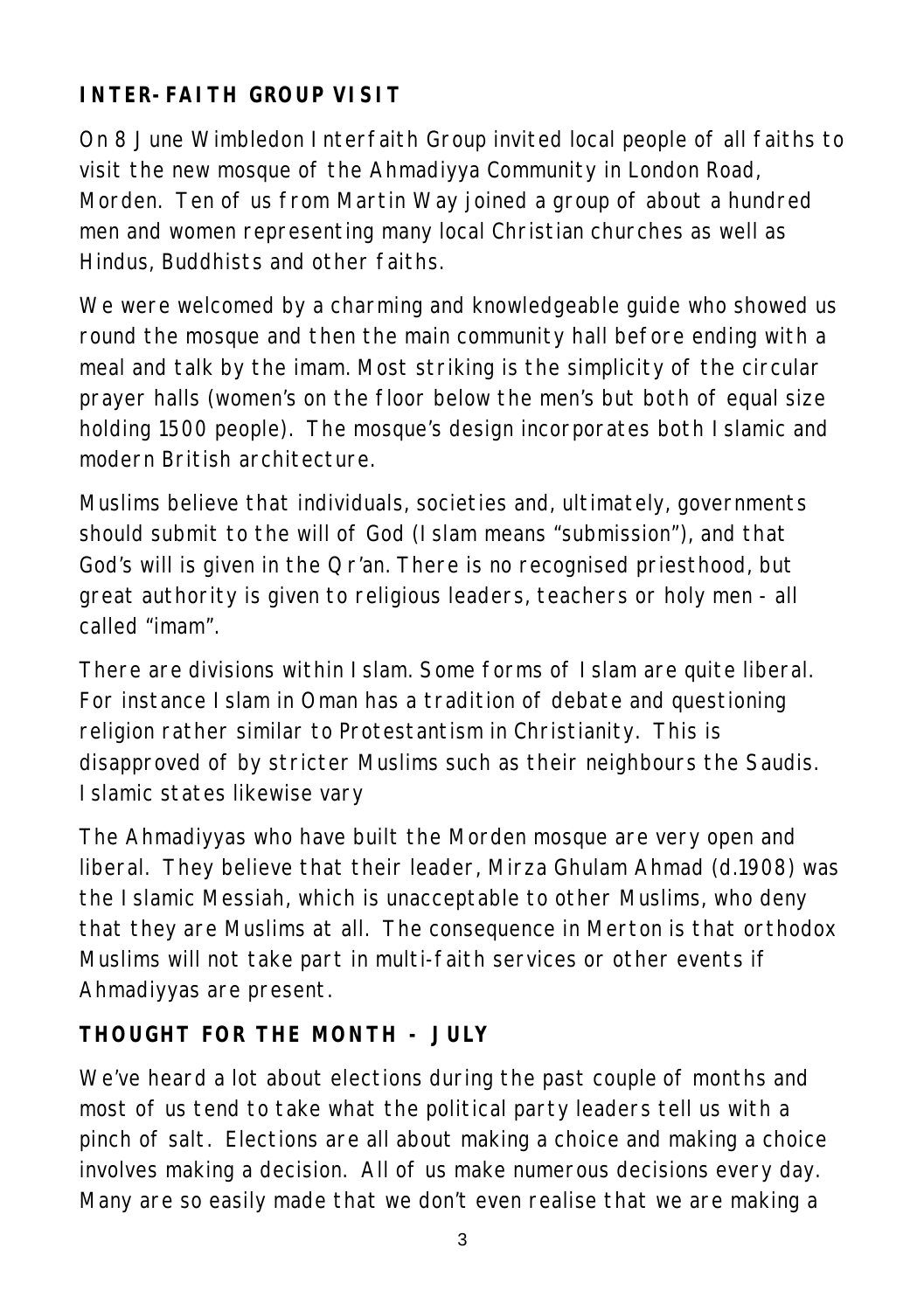decision at all. What shall I wear today? What shall I have for dinner? ...But sometimes we are called upon to make very serious and difficult decisions which may leave us wondering whether we made the right one for the rest of our lives.

Joshua confronted his people with a choice (Joshua Ch 24). They had to decide - would they follow after pagan gods or would they serve the Lord? And Joshua made his position quite clear - "But as for me and my household, we will serve the Lord." When you think about it, much the same choice is put before each one of us every day. Where will your vote be cast?

*Bill Cox*

# **THE BANANA BUS-STOP CHURCH**

It's 8 o'clock on a Sunday morning in Banana, a small town on the outskirts of Nairobi, Kenya. The streets are already busy with people heading for work and church when the local vicar, Susan Ndungu, arrives at the bus stop. Immediately a crowd begins to gather - 70-80 young men in jeans, t-shirts and baseball caps. A simple service begins: prayers, testimonies, perhaps a song, and a short sermon.

The congregation is made up of matatu [minibus] drivers and touts, the purveyors of Nairobi's anarchic transport system. "These are the people you don't find in church," says CMS mission partner Colin Smith. "But this is their church, out in the road amid the diesel fumes and the passing traffic - a church stripped to the bare essentials."

It all began through the death of a matatu driver last year. "The funeral was chaotic; most of the mourners were drunk," Colin recalls, Yet the experience made a big impact on Susan. She told Colin "I heard God speak to me: 'Every man is created in my image and if Jesus saw Zacchaeus as a sinner he could not have dined with him and salvation would not have found a place in the tax collector's home'."

Susan decided to invite all the local matatu drivers and touts to dinner, with the bishop as host: 250 turned up. Next there was a football match against the clergy. The clergy lost six-nil but three drivers came to faith ("That's three-nil to us!" claimed Susan).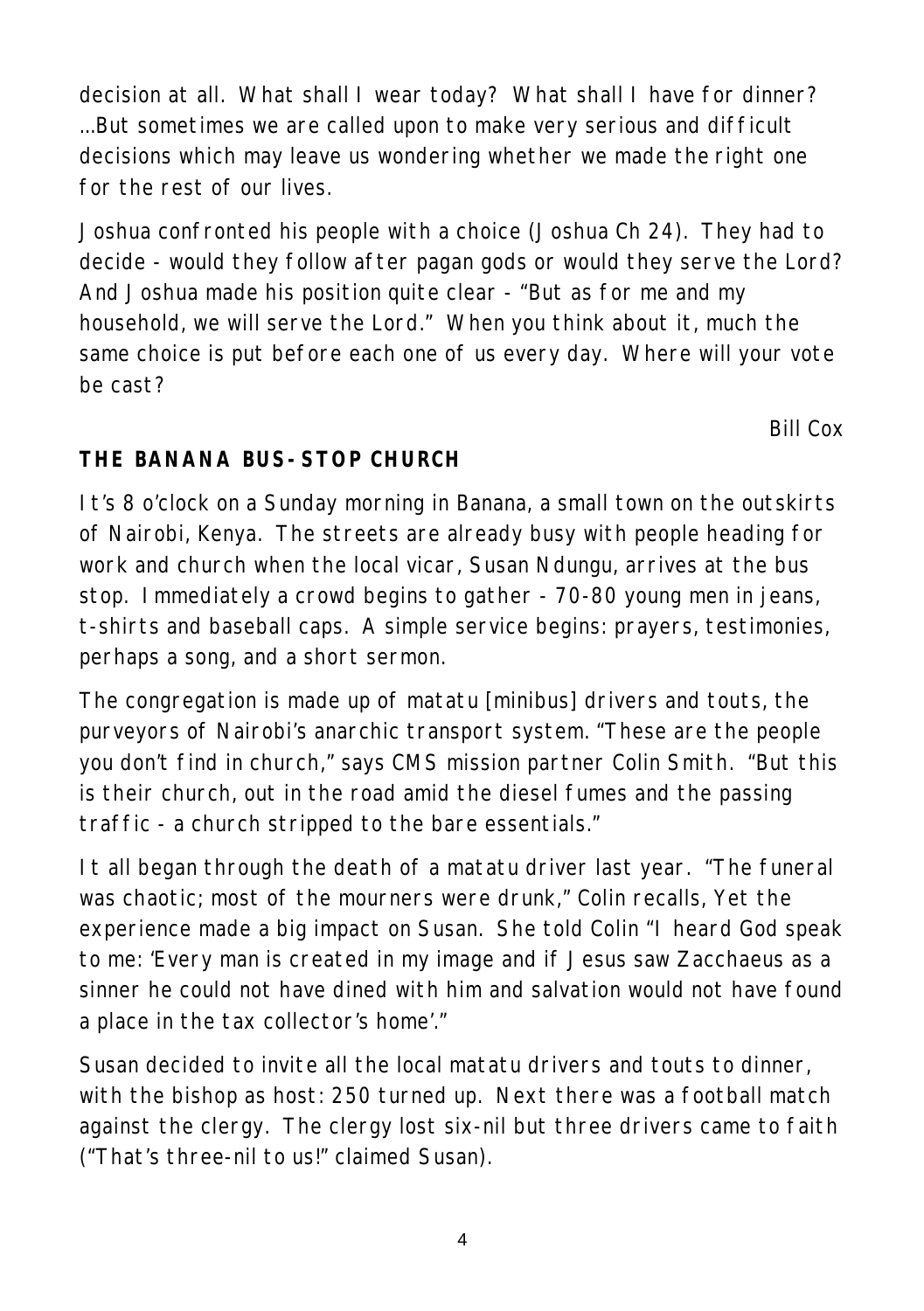From such beginnings came the Banana bus stop church. "Here is a church that is finally having the courage to reach out to meet people where they are, in their own space" reflects Colin, "A church that is willing to lose the trappings of security to be a sign of the Kingdom on Route 106."

Sadly Sisan Ndungu was killed in a car crash shortly after Colin Smith wrote this letter. It may not be too difficult to find someone to keep the church going, but it's rare to find people like Susan with the vision to create new initiatives like this.

Pray for the members of the church and its future and that God may raise up more people with vision and courage for such pioneering work.

#### *© Church Mission Society*

*Prayer is a shield to the soul, a sacrifice to God and a scourge to Satan Bunyan*

## **NOW WE ARE DONORS, SAY SUDANESE**

"I saw it happen!" says Canon Clement Janda of the signing of the Sudan peace accord on Wednesday 26 May. "People are excited." And no wonder. In the last 48 years Sudan has known only 10 years of peace. The people have waited a long time for this moment.

As a former CMS mission partner in Sudan, Andrew Wheeler, noted, "People are tired and battered, so it will be a real challenge to rise to all that peace will make possible."

Roads, hospitals, schools, church buildings - all are destroyed. There is so much to do it could become overwhelming. That is why CMS instigated a series of workshops for church leaders of the Episcopal Church of the Sudan.

Influential Sudanese Christian leaders, including Clement Janda, have been leading the workshops. It is a chance for people to learn the skills that are needed to provide meaningful leadership in peace time. But it's about more than practical skills. One discussion leader asked "Who are the donors?". At first the usual answers came: "Christian Aid ...Tear Fund ..". But who is a donor? Simply someone who has something to give. If your child is hungry, you give them food - if you have any. That makes you a donor. The mood lifted as people realised that they were not totally dependent on outside help. "The biggest thing I have learned is that we are all donors," said Bishop Levi Hassan of Ibba diocese, "We have all got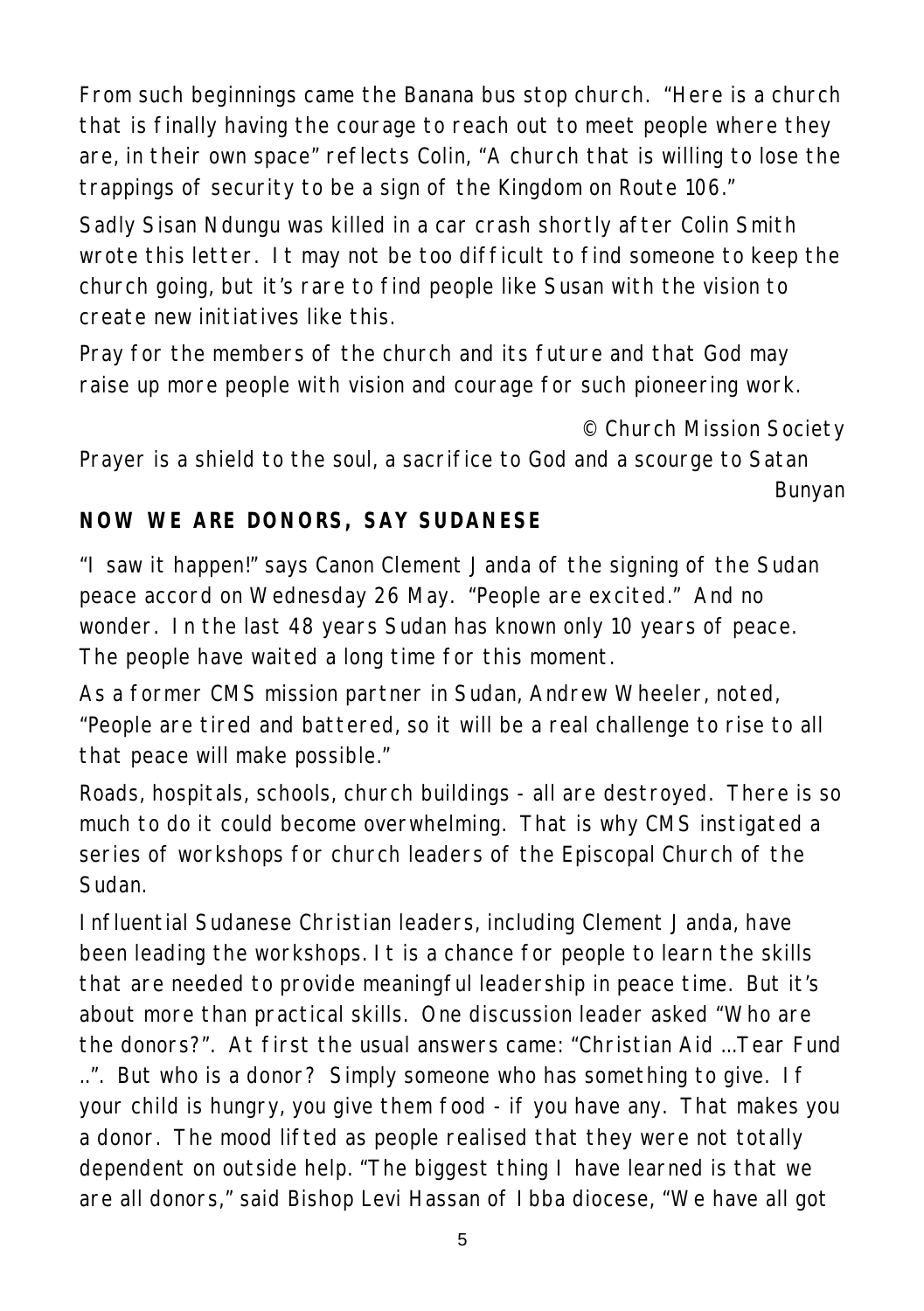something to give. If we have got mud to make bricks for a building, that is our donation."

Now Bishop Levi is back in his diocese where people are doing just that making bricks for a new school. That's another chapter in a long story that we hope ends in lasting peace and prosperity. It is now that the hard work begins.

Pray for the fragile continuing peace process: a final peace treaty could be signed in Washington in July; for the people of Darfur in Western Sudan, who have fled their homes because of fighting - this peace deal does not cover them, USAid predicted that 300,000 would starve; for the mission teams and the Christians of Sudan as they work together to rebuild their lives and communities

*© Church Mission Society*

## **QUOTE - UNQUOTE**

You may say it is only a gentle tap, but you do not recollect that it hurts the snail

*Yoruba proverb*

#### **JUST TALK TO ME**

Don't be afraid if you don't understand Don't fear you won't do it right Don't worry about performing Just talk to me Don't need no words you can't define Don't need a special voice you keep reserved just for me Don't even have to close your eyes Just talk to me Don't need to wait until you're hopeless Don't need a particular reason to call Don't need to fake your holiness Just talk to me

Don't worry that you don't love me enough Don't need to do anything special Don't pretend you're someone or something that you're not Just talk to me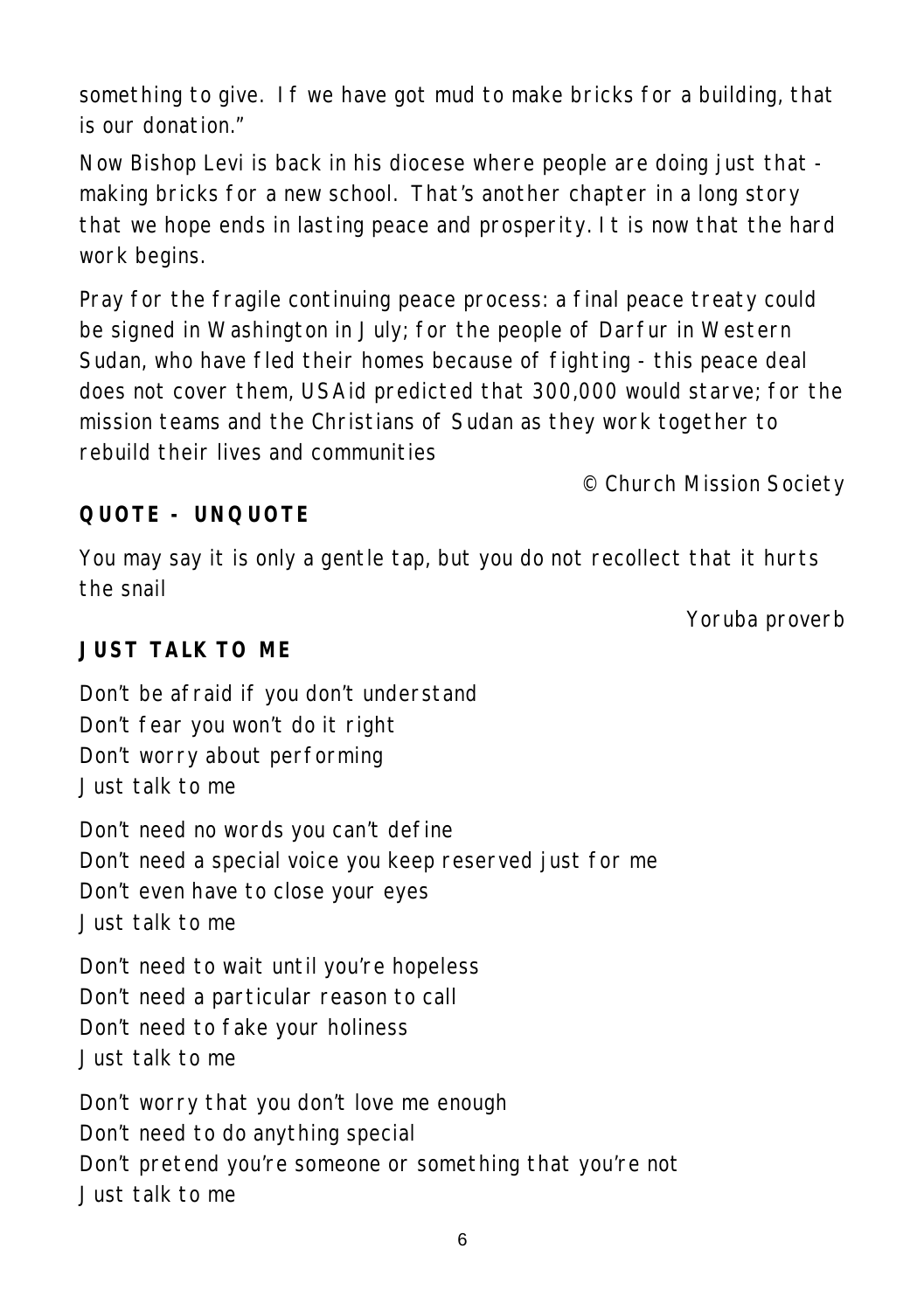Don't need some formal speech about all the social and theological issues of the day Don't be afraid I won't listen Don't use lots of fancy phrases you heard some preacher say Just talk to me Don't try to be impressive Don't think about your image Don't need to be self-conscious Just talk to me Don't think it has to make sense Don't feel the need to use complete sentences Don't feel the need to use words at all Just talk to me Don't pretend to be happy if you are not Don't be overwhelmed if you feel hopeless Don't worry if I'll do what you ask Just talk to me Don't feel you have to take all day or all night Don't feel the need to be serious or sombre or stressed Don't even think about wearing your fancy clothes Just talk to me Don't worry if you're pleasing me Don't think you have to have all the answers Don't try to feel anything different at all Just talk to me Don't worry about feeling terribly confident Don't try to change the world Don't think yourself too bad or too good to do this Just talk to me Don't spend your emotional energy getting all worked up over this Don't think of me as a perfectionist Don't believe everything you hear down there Just talk to me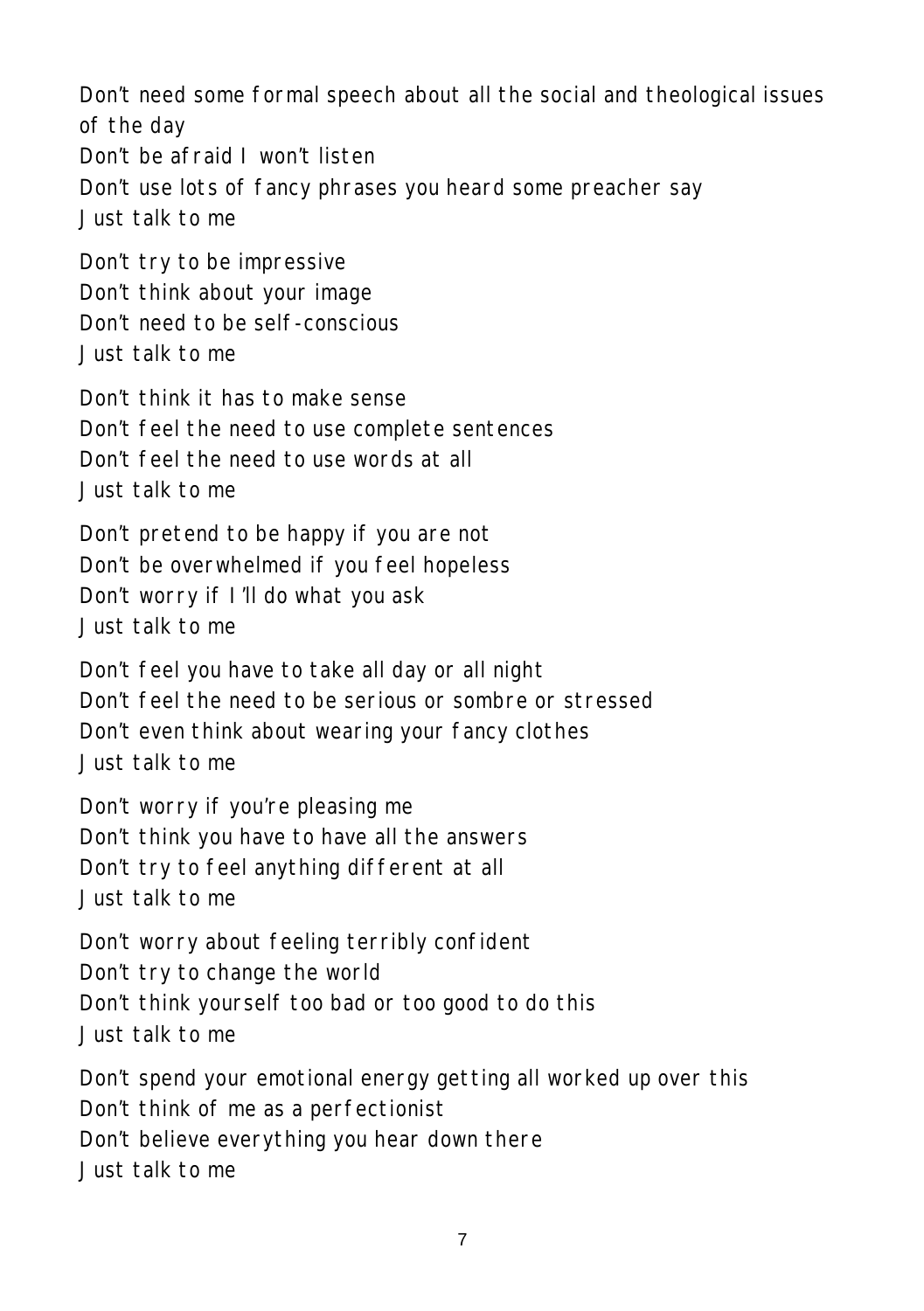Don't keep a list or record of when we chat Don't need to make an appointment Don't stop to talk to the receptionist Just talk to me

Don't try to be your preacher Don't try to be your mother Don't pretend you've got it all together Just talk to me

Don't need no special glasses Don't need a microphone Don't worry if it isn't good Just talk to me

Don't lie to me Don't question if I understand Don't think it doesn't matter Just talk to me

Don't bother about the rules Don't bother about whether there are any Don't pursue anything by which to measure yourself Just talk to me

Don't confuse me with your father Don't put that kind of pressure on him or yourself Don't try to get away from the point of who I am Just talk to me

Don't try to impress me Don't try to hide anything Don't concern yourself about whether you're wasting my time with trivialities Just talk to me

Don't ask if I know about the latest hospital report Don't think I don't know all the latest gossip Don't wonder if I know the best possible outcome Just talk to me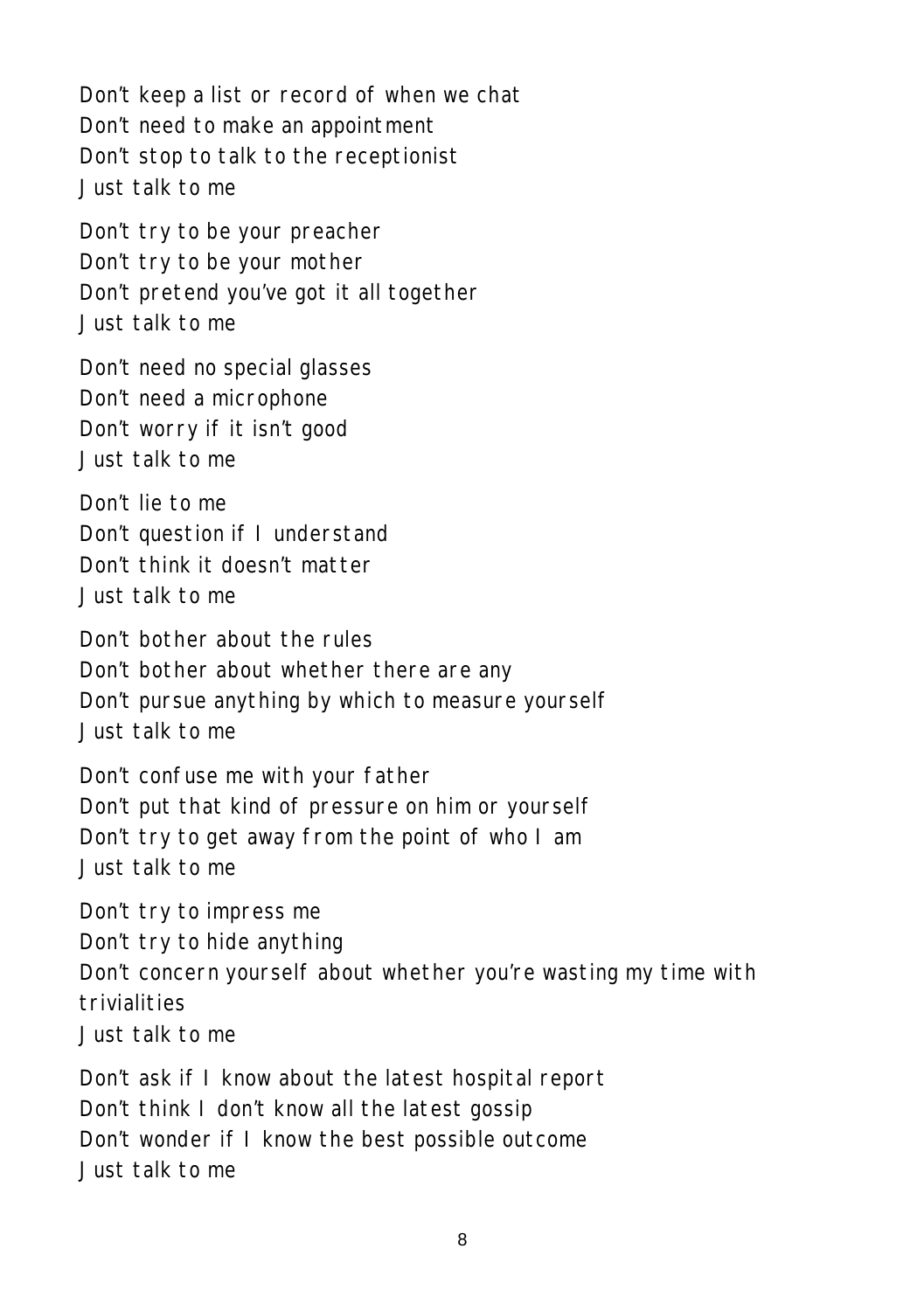Don't think anything is too insignificant to bring up Don't worry if you cry Don't worry if you don't Just talk to me Don't be afraid Don't be unnatural Don't be anything you don't want to be Just talk to me Don't hesitate to shout if you feel like it Don't hesitate to rant Don't pretend Just talk to me Don't forget to laugh with me Don't forget I'm the one who started all this Don't forget I already know what you're going to say Just talk to me Don't worry about what I might say or think about you Don't be concerned if you lose your train of thought Don't be surprised if I talk back Just talk to me Don't forget to listen Don't forget I care more than you can possibly imagine Don't worry about the silence Just talk to me Just talk to me Just talk to me

*Bill Colclough, Devon Community, Lee Abbey*

#### **THE SAFEST PLACE TO BE**

If you feel the world out there is full of accidents waiting to happen, you are right. If you want to live long, and keep safe, statistics reveal the following:-

Avoid riding in automobiles, because they are responsible for 20% of all fatal accidents.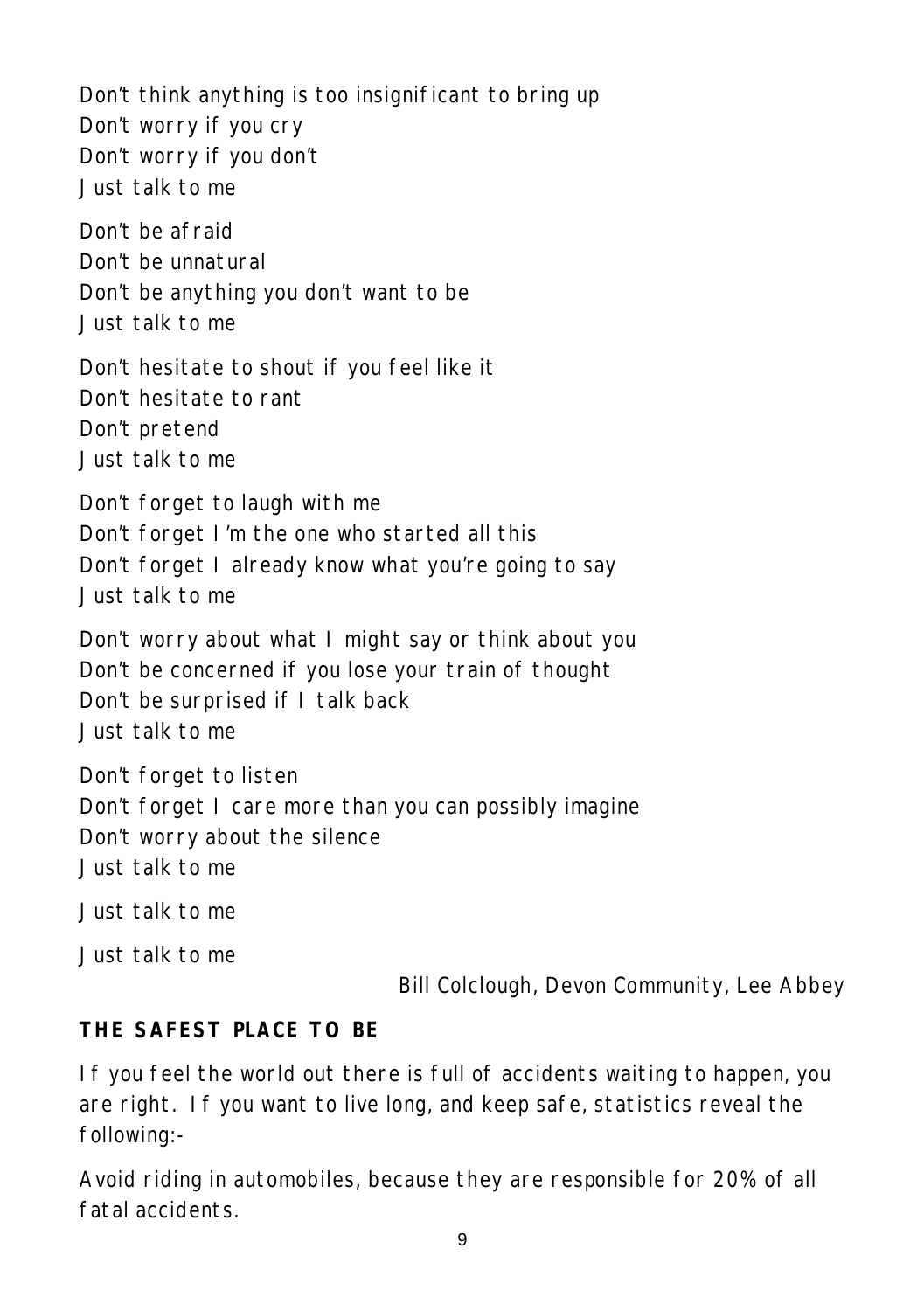Do not stay at home because 17% of all accidents occur in the home.

Avoid walking on streets or sidewalks because 14% of all accidents occur to pedestrians.

Avoid travelling by air, rail or water because 16% of accidents involve these forms of transportation..

You will be pleased to learn that only .001% of all deaths occur in worship services and these are usually related to previous physical disorders.

Therefore, logic tells us that the safest place for you to be at any given point of time is in church!

Bible study is also safe. The percentage of deaths during Bible study is far less than that.

So for your own safety's sake, attend church and read your Bible as much as you can. It could save your life in more ways than one.

PS. If you do venture out, don't drive faster than your Guardian Angel can fly.

#### **ALBERT ARNOLD : 2 March 1919 - 3 June 2004**

Albert's father was Welsh and proud of it. He had come to London as a young man, where he met his wife. The family lived near Tooting Broadway, a few doors away from another family with two little girls called Joan and Betty. They all attended Sunday School at Tooting Central Hall, but it wasn't until after Albert's family had moved to Upper Tooting and Joan's had moved to Morden, that they found each other.

Albert hoped to study accountancy, but the war intervened. He served in the Royal Pioneer Corps, and spent his active service in Northern Ireland, Wales and the Midlands. He witnessed the bombing of Belfast and of Coventry and was awarded the British Empire Medal for his army service. In the middle of all this he took a few days off to marry Joan at Martin Way Methodist Church!

In 1945 Albert returned to work at the Imperial Tobacco Company, where his father also worked. In 1947 Janet was born and the family moved into 63 Southway, Raynes Park. Albert and Joan were part of Martin Way from the time they were married and became members during the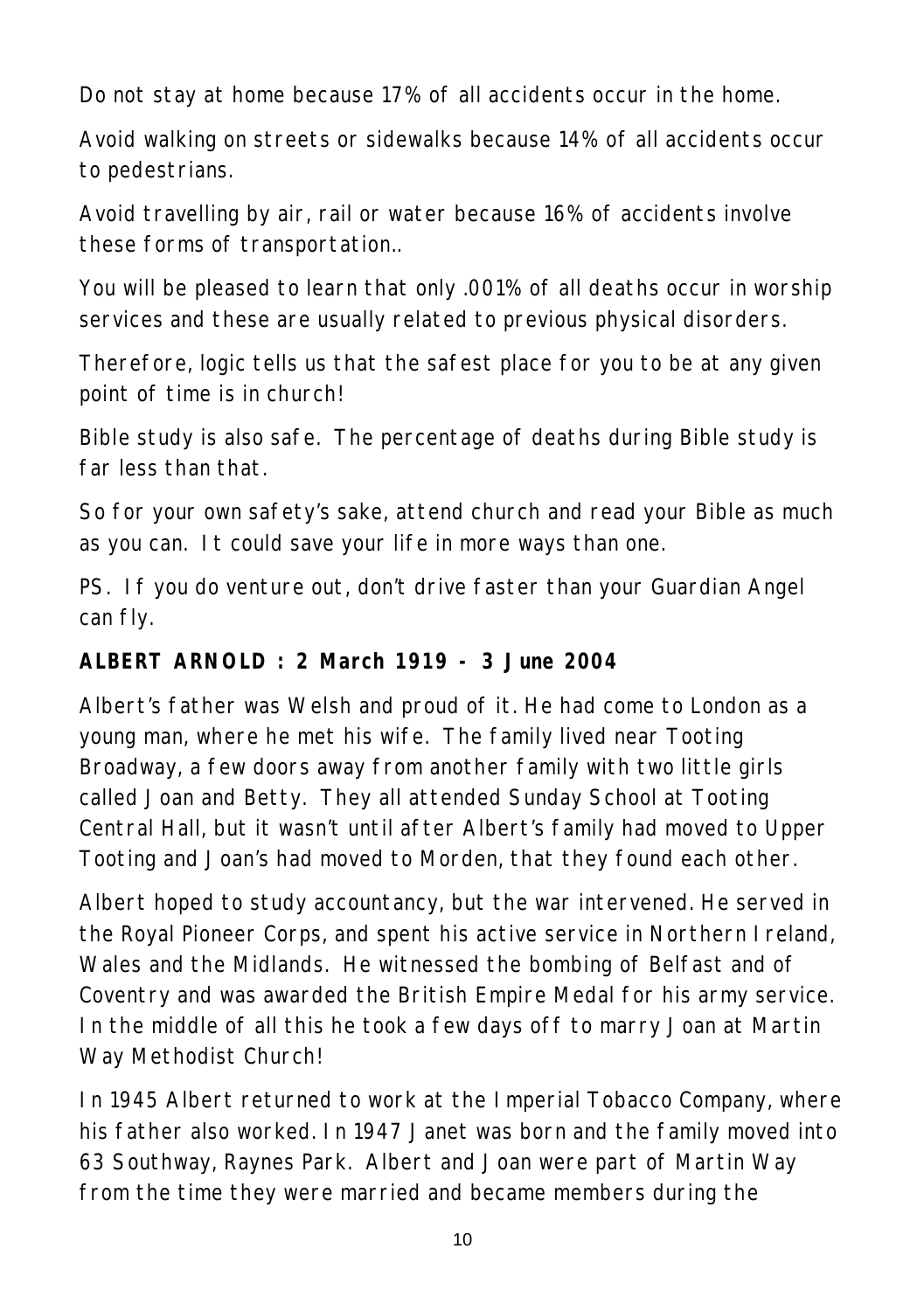ministry of Dennis Inman. Janet was christened here, as were her sons Peter and Andy. Albert didn't like speaking in meetings, but presented numerous sets of accounts within the church, and served as our Overseas Missions Treasurer for many years. He later became the District Treasurer, and did this job for a long time as well.

Albert was a quiet man, not easy to know, and not very chatty - he used to say that two talkers in the family were plenty! He liked listening to classical music, did a bit of DIY, enjoyed walking and knew every inch of the Surrey countryside. He was interested in geography, and could tell you where any place in Great Britain was, but his main and lasting interest was trains. Steam first, but anything that ran on a track would do!

The family always went on holiday by train. For the journey Albert would list all the stations through which they were going, with the time allowed on the timetable for each stop. Janet was given the list to tick off each station. If there was a longish stop - say more than three minutes - Albert would slip off the train and go along the platform "to look at the engine". Janet has vivid memories of pulling out of places like Cardiff, Carlisle and Crewe, with Joan hanging out of the window to see whether he had got back on!! He never missed it, and would come strolling back along the inside of the train, having jumped in the nearest door at the last minute! In his retirement he thoroughly enjoyed initiating his grandsons in the delights of railways and DIY. He was a walking timetable, and even in recent years, when many things had faded from his memory, he could tell you the exact time of the trains which passed through Raynes Park or New Malden, where they were going, how many stops they made and how many carriages they would have!

Albert was a loving husband, father and grandfather. He liked to keep in the background, but from there he gave his family a sense of security, and enabled them all to "do their own thing". Family life was important to him and he will be sadly missed by those he leaves behind. To his friends, Albert was always unfailingly polite and gracious, supporting Joan in her activities, and enjoying the times when they entertained at home. Within the church, we will miss his quiet presence, dry sense of humour and his integrity. We give thanks for his life, his example, his love and his faith, and we are all a little bit richer for having known him!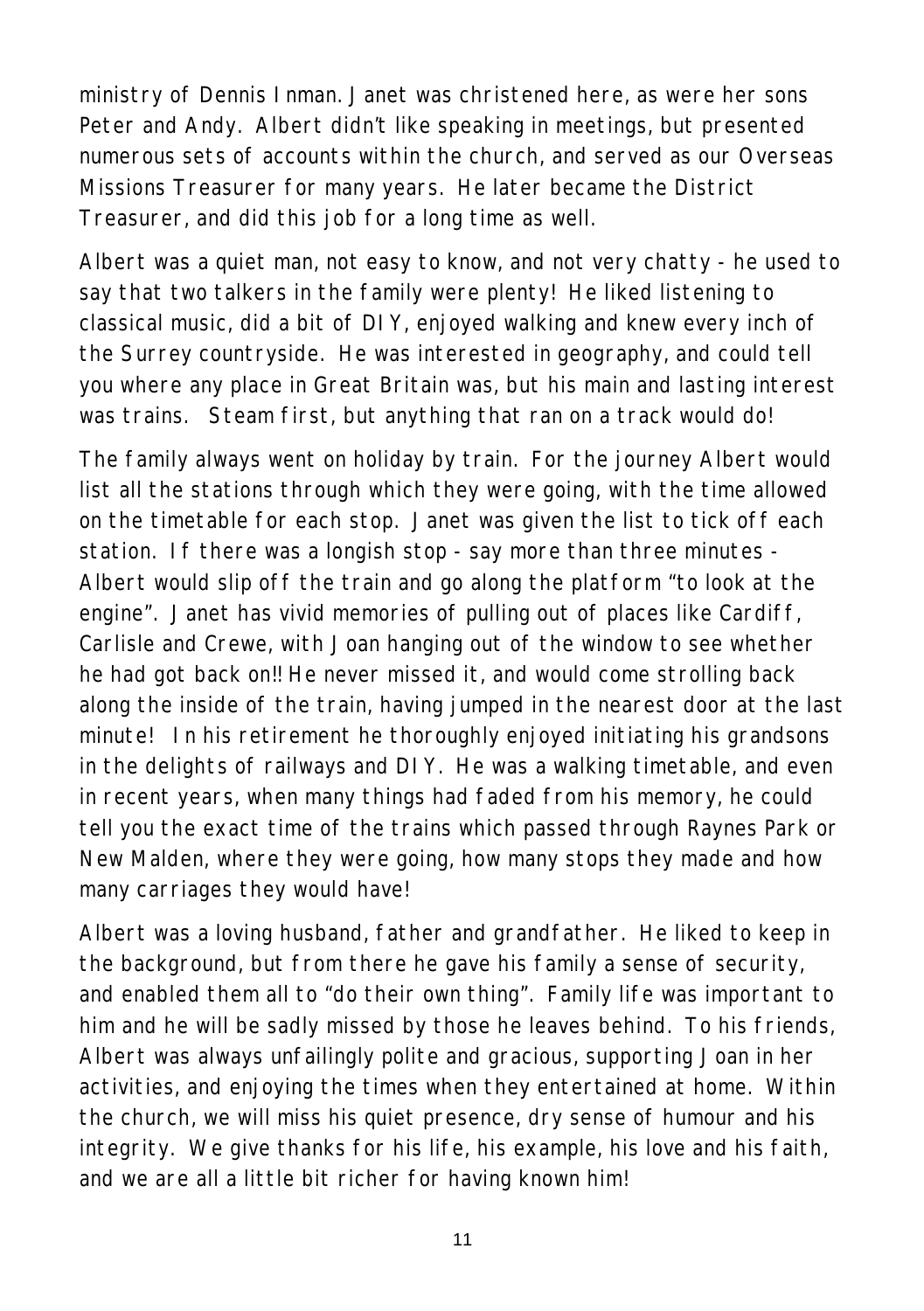# **CHRISTIAN AID RESULTS**

Many thanks to all those who helped to raise money this year by collecting door-to-door, taking part in/attending the concert and circling the City in the sponsored walk. The results were:-

| Door to door collections  | £1.121.81 |
|---------------------------|-----------|
| 'Tongues of Fire' Concert | £185.00   |
| Sponsored Walk            | £470.00   |

Making the grand total for 2004 £1,776.81 (slightly more than last year).

This total is particularly important in view of the landslides in Haiti and the Dominican Republic

*Tony Loft*

# **AND A THOUGHT FOR AUGUST**

Many things stop in August, but I hope that we will not stop thinking. Someone once said "Time spent thinking is never wasted". Years ago I was given a card which said "Sometimes I sits and thinks. Sometimes I just sits." (I expect many of the older ones among us will know the feeling well!)

Many people nowadays are perfectly content to let their thinking be done for them by the mass media - television, radio, newspapers, but the ability to think is God-given and God expects us to use that ability. Think of the teaching of Jesus. So often he told a parable and ended it with a question, basically asking "Now, what do YOU think?"

For many people August provides a breathing space, giving time to relax and perhaps consider Paul's word to the Philippians (Ch4 verse 8)

Whatever is true, whatever is noble, whatever is right, whatever is pure, whatever is lovely, whatever is admirable - if anything is excellent or praiseworthy - think about such things.

Just to sit and think now and again is certainly a change from watching tele! May God guide us in our thinking.

*Bill Cox*